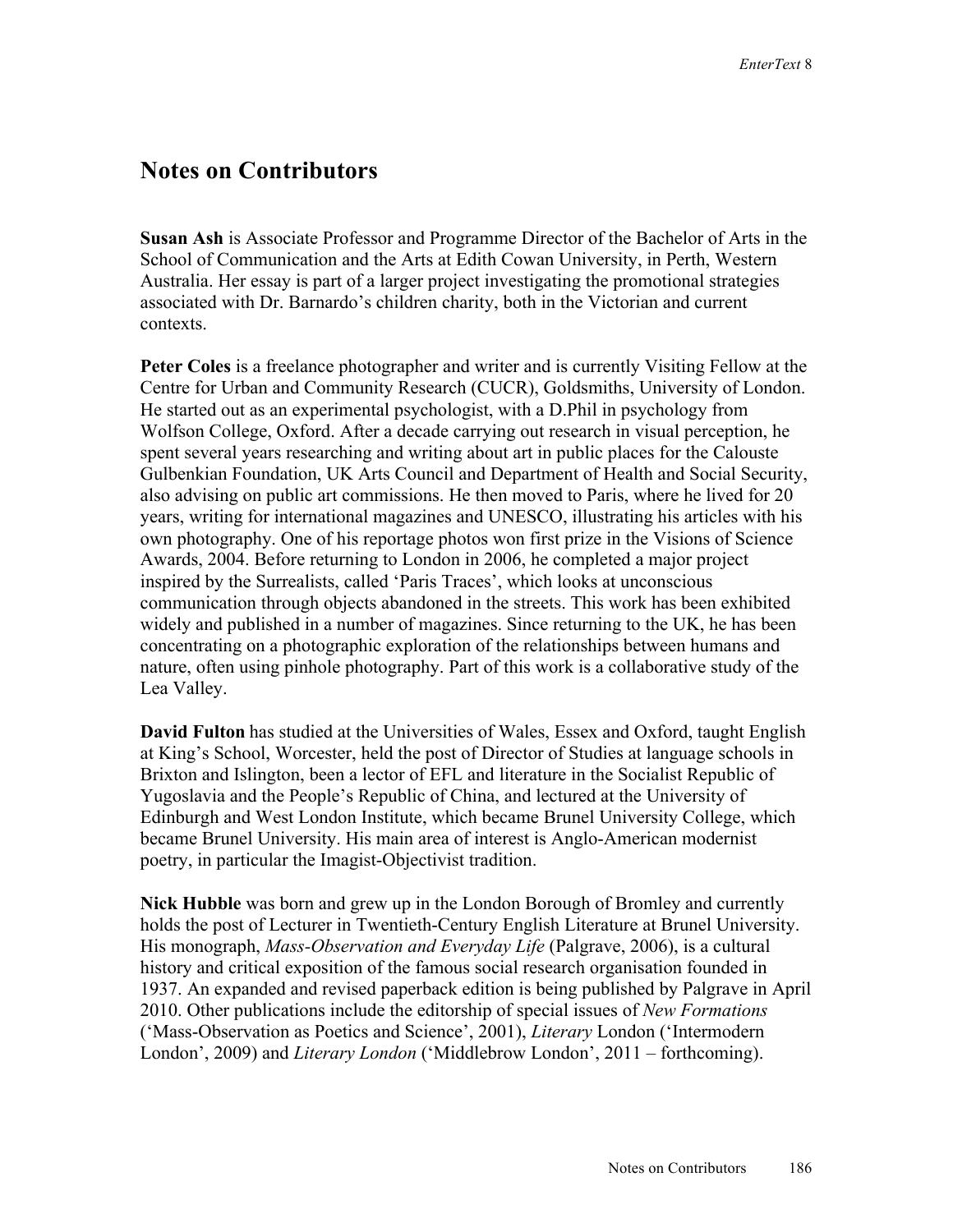**Kevin McCarron** is Reader in American literature at Roehampton University, London, UK. He has published numerous articles in scholarly journals and has contributed chapters to nearly fifty books on subjects including tattooing, cyberpunk, popular music, horror fiction, dystopian literature, drug addiction, alcoholism, and blasphemy. He is the author of *William Golding* (1995; second edition 2006), *The Coincidence of Opposites: William Golding's Later Fiction* (1996), and he co-authored *Frightening Fictions* (2001), a study of adolescent horror narratives.

**Ivona Misterova** is a lecturer in the Department of English Language and Literature at the University of West Bohemia in Pilsen. She received her Ph.D. in English and American Literature from Charles University in Prague. She conducts research in the area of theatrical interpretations of English and American plays performed on Pilsen theatre stages in the context of twentieth-century events. She has published articles on 'An Archetypal Figure of the Jew in English Renaissance Literature', 'Aspects of Cultural and Ethnic Diversity in Shakespeare's "Othello"' and 'Misogyny and Misogamy in *The Taming of the Shrew*'. She is the author of a recent book on *Shakespeare's Plays Performed in Pilsen Theatres* (2005).

**Roshni Mooneeram** is Associate Professor in English Studies at the University of Nottingham Ningbo China where she is Head of the Division of English Studies and Director of the Centre for Research in Applied Linguistics. She is the author of *From Creole to Standard: Shakespeare, Language and Literature in a Postcolonial Context*  (Rodopi, 2009) and has published book chapters and journal articles on her three main areas of interest: postcolonial/diasporic literature, stylistics and Shakespeare Studies.

**Michael O'Brien** took his B.A. (Hons.) in English Literature from the University of Liverpool in 2005 and in 2008, he completed an Mlitt in Modern and Postmodern Literature and Theory at the University of Glasgow. He is currently in the 2nd year of a PhD at Glasgow University, provisionally entitled: 'Literary Representations of HIV/AIDS in Gay Memoir Writing 1981-Present'. Michael's main research interests, therefore, are concentrated around Gay Writing & Queer Theory, Illness Narratives, and Modernist Fiction, particularly the work of Joyce and Woolf. He now works as a Graduate member of the teaching staff at Glasgow University and teaches literature ranging from Shakespeare to Alasdair Gray. Michael has published previously for the Kelvingrove Review; and his paper on James Joyce, "Music, Musicality and the Divergence of Time in 'The Dead,'" presented at the Krakow University conference 'Joyce and Time' in 2008, will shortly be published by Cambridge University Press, in a collection from this conference.

**Magda Wosinska** has studied both Economics and English at Łódź University. Her main interest is contemporary British literature and literary translation. She is currently studying for her PhD at the English Institute, Łódź University. Her dissertation concerns multicultural literary London in the twentieth and early twenty-first centuries and analyses novels by Z. Smith, A. Srivastava, T. Mo and L. Aboulela among others.